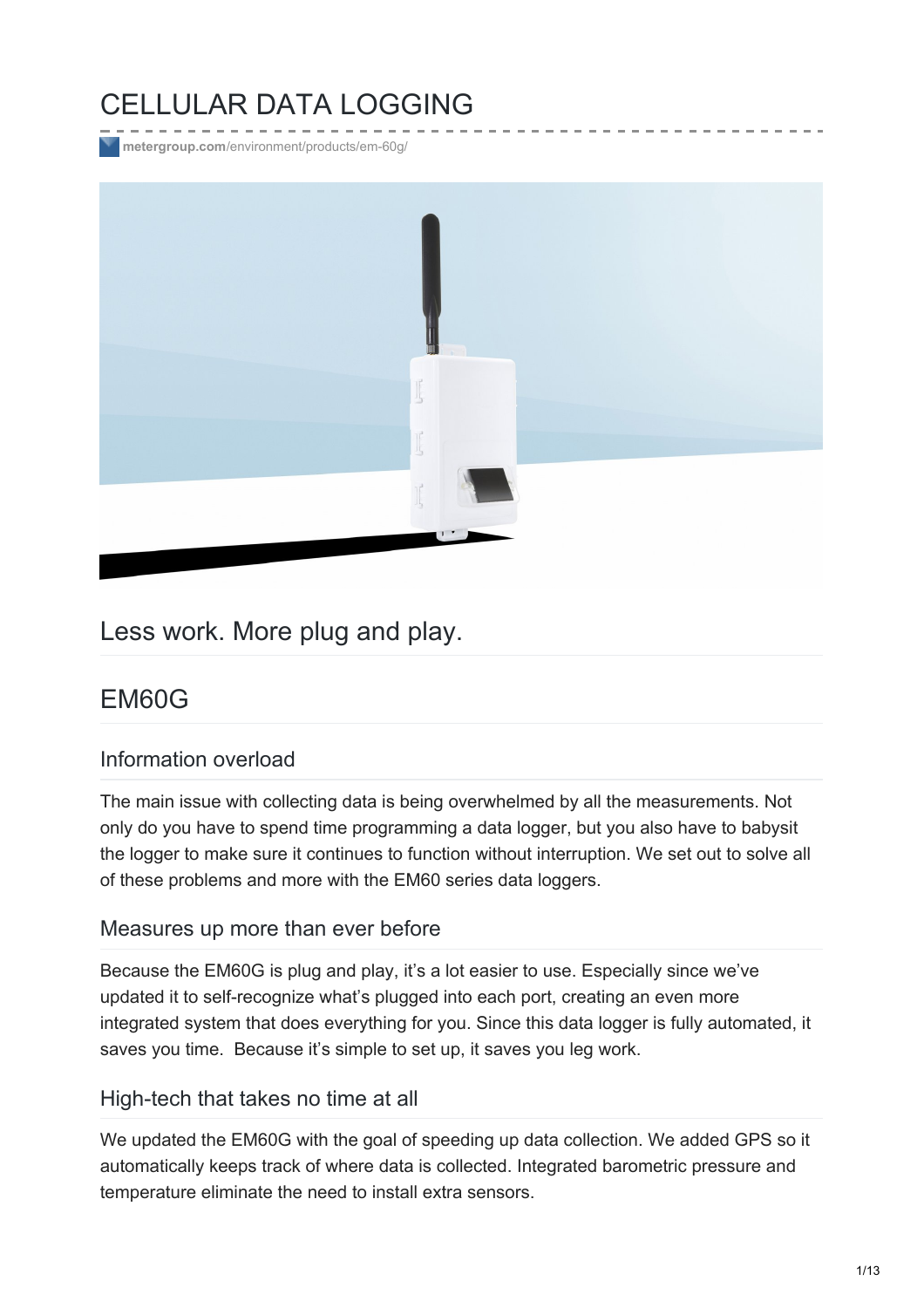Plus, the EM60G's seamless system doesn't require any integration on your part. The hardware, software, connectivity, and firmware all work together automatically. So you get the data you need, in the format you want, anywhere you want to review it.

### Setup made simple

With the EM60G, you just tell the data logger how often to read. It collects and stores data at a selected interval, and because everything is plug and play there's less wiring and programming to worry about, making measurements extremely easy to take.

### Outlasts in addition to outperforming

The best data logger is the consistent kind. We've added significant improvements like an integrated solar charging panel, so there's hardly any power maintenance required. The EM60G uses rechargeable nickel-metal hydride (NiMH) batteries and a built-in solar panel for extended deployments. Pull the battery tab to power on the logger and the NiMH batteries will charge automatically. Unlike our standard Em50 and Em50G, this selfcontained data logger is built to power, read, and log data from six sensors. The logger case is rated NEMA 4, IP55 for long-term outdoor use.

#### The data logger that goes the distance

Rely on the EM60G data logger for an advanced combination of simple setup capabilities and a durable design that will save you time and reduce your workload and worry.

#### Get [pricing](https://www.metergroup.com/request-a-quote/?prod=EM60G)

#### [Features](#page-1-0) [Specifications](#page-2-0) [Accessories](#page-4-0) Support / [Downloads](#page-8-0)

#### <span id="page-1-0"></span>Features

- Plug and play with METER sensors
- Six sensor ports
- Download and view data anywhere with an internet connection
- First year worldwide cellular service included with logger purchase
- Best for viewing data on the go, and as frequently as multiple times per day
- See signal strength and connection quality in real time: test connectivity at your site BEFORE installation
- Simple setup
- Integrated GPS
- Integrated temperature and barometric pressure measurement
- Hardware, software, connectivity, and firmware all work together automatically
- Rechargeable nickel-metal hydride (NiMH) batteries
- Built-in solar panel for extended deployments
- Stores 40,000 to 80,000+ records, depending on configuration
- Transmitted data is backed up in the data logger memory to give you extra data protection
- A "confirm data transfer" protocol makes sure data transmission is correct and complete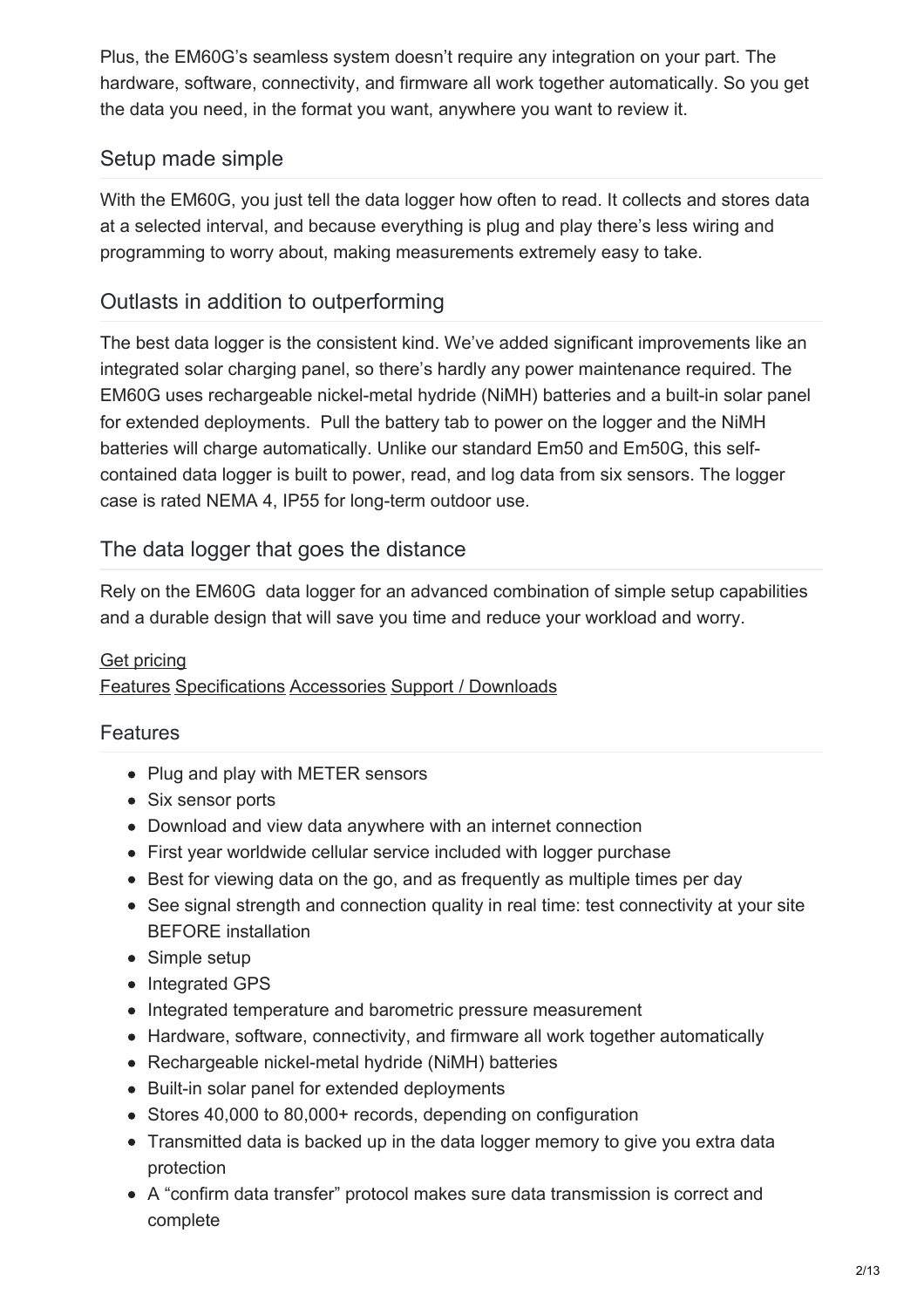## <span id="page-2-0"></span>Specifications

| Input ports                    | Six, each supporting METER analog, digital, or pulse sensors                                                                 |
|--------------------------------|------------------------------------------------------------------------------------------------------------------------------|
| Port type                      | 3.5 mm "stereo jack" connector                                                                                               |
| Logging<br>interval            | 5 minutes to 12 hours                                                                                                        |
| Reporting<br>interval          | Hourly. Contact support for options for more frequent data delivery.                                                         |
| Data storage                   | 8 MB (40,000 to 80,000+ records, depending on configuration)                                                                 |
| Memory type                    | Non-volatile flash, full data retention with loss of power                                                                   |
| Global position                | Integrated 56-channel GPS/QZSS receiver                                                                                      |
| Position<br>update             | Daily (automatic), on demand (manual)                                                                                        |
| Position<br>accuracy           | Up to 3 m with good sky view                                                                                                 |
| Timekeeping                    | Synchronize daily (GPS), on upload, or on demand (software)                                                                  |
| <b>Battery</b><br>capacity     | Five AA NiMH (included) or alkaline batteries                                                                                |
| <b>Battery service</b><br>life | NiMH: 3+ years with good view of sun<br>Alkaline: 3 to 12 months, depending on configuration                                 |
| PC<br>communication            | Standard USB cable, USB A to Micro-B                                                                                         |
| Cellular                       | UMTS 3G 5-band cellular module with 2G fallback                                                                              |
| Cellular<br>coverage           | AT&T and T-Mobile in the US with 200+ global partner carriers. Cellular and data<br>hosting service provided by METER Group. |
| Internet<br>downloads          | SSL/TLS encrypted                                                                                                            |
| Enclosure                      | Weather-, impact-, and UV-resistant polymer                                                                                  |
| Enclosure<br>rating            | IP55, NEMA 3R                                                                                                                |
| Enclosure<br>dimensions        | 12.7 cm x 20.3 cm x 5.1 cm (5 in. x 8 in. x 2 in.)                                                                           |
| Enclosure<br>access            | Hinged door with latches, eyelet for securing with user-supplied padlock or zip tie                                          |
| Operating<br>environment       | -40 to 60 °C, up to 100% RH                                                                                                  |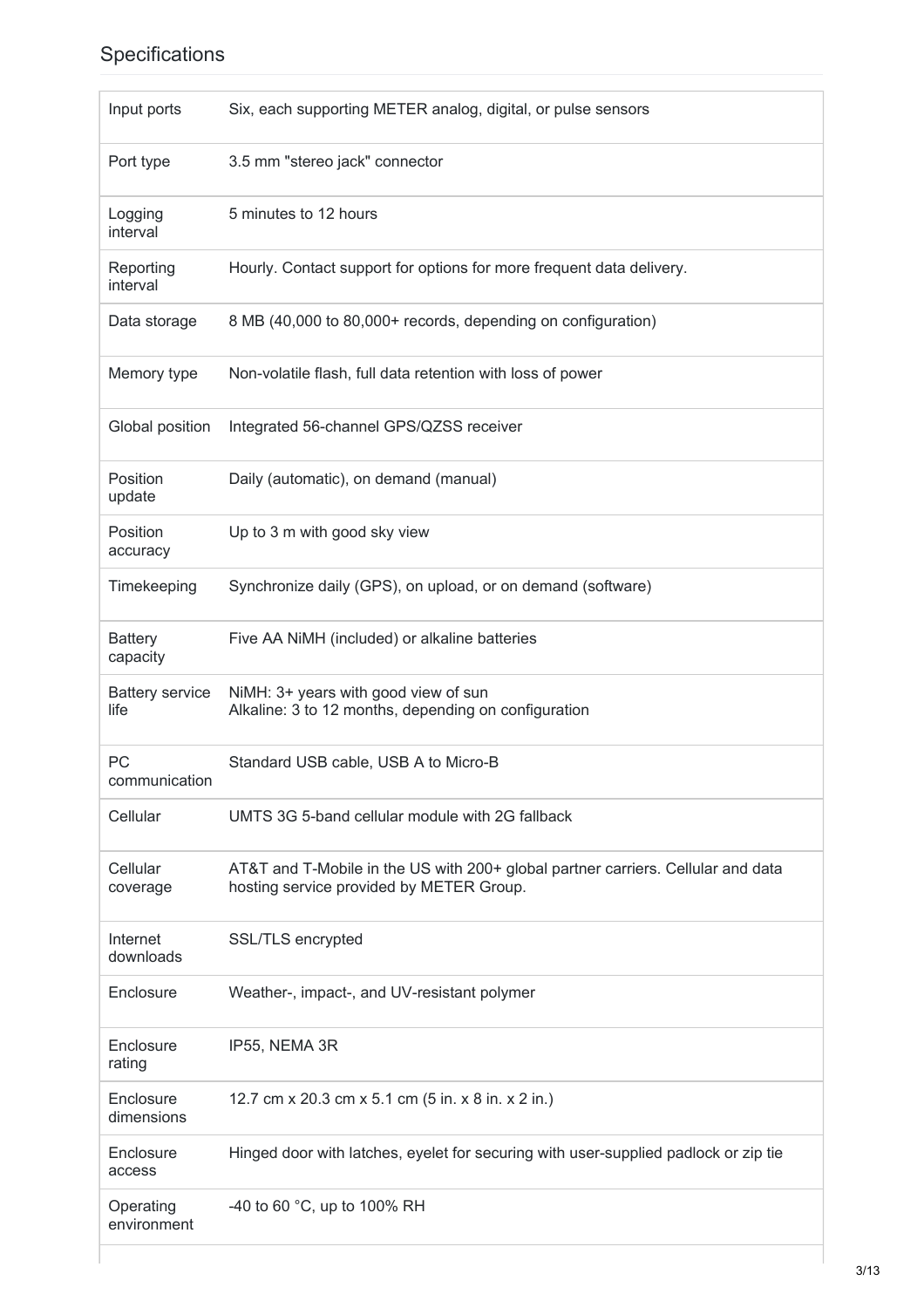Compatible sensors See [compatibility](https://www.metergroup.com/environment/articles/data-logger-compatibility-tables/) charts

Accessories



Pigtail-to-Stereo Adaptor



Data Logger Antenna Extension Cable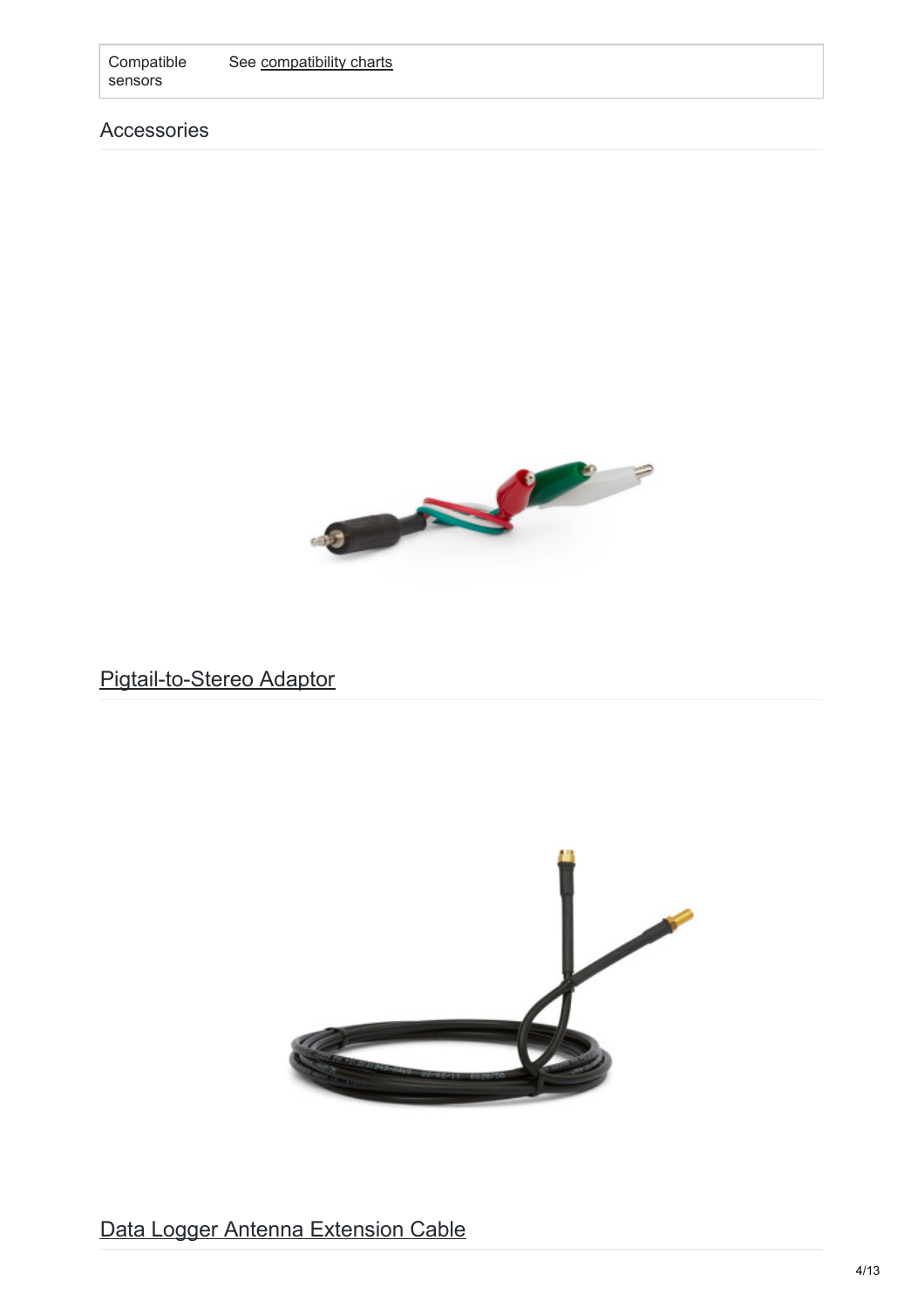<span id="page-4-0"></span>

## EM60

## SOLAR-POWERED DATA LOGGING



<u>ECH2O GS 1</u>

Simple Soil Moisture Sensing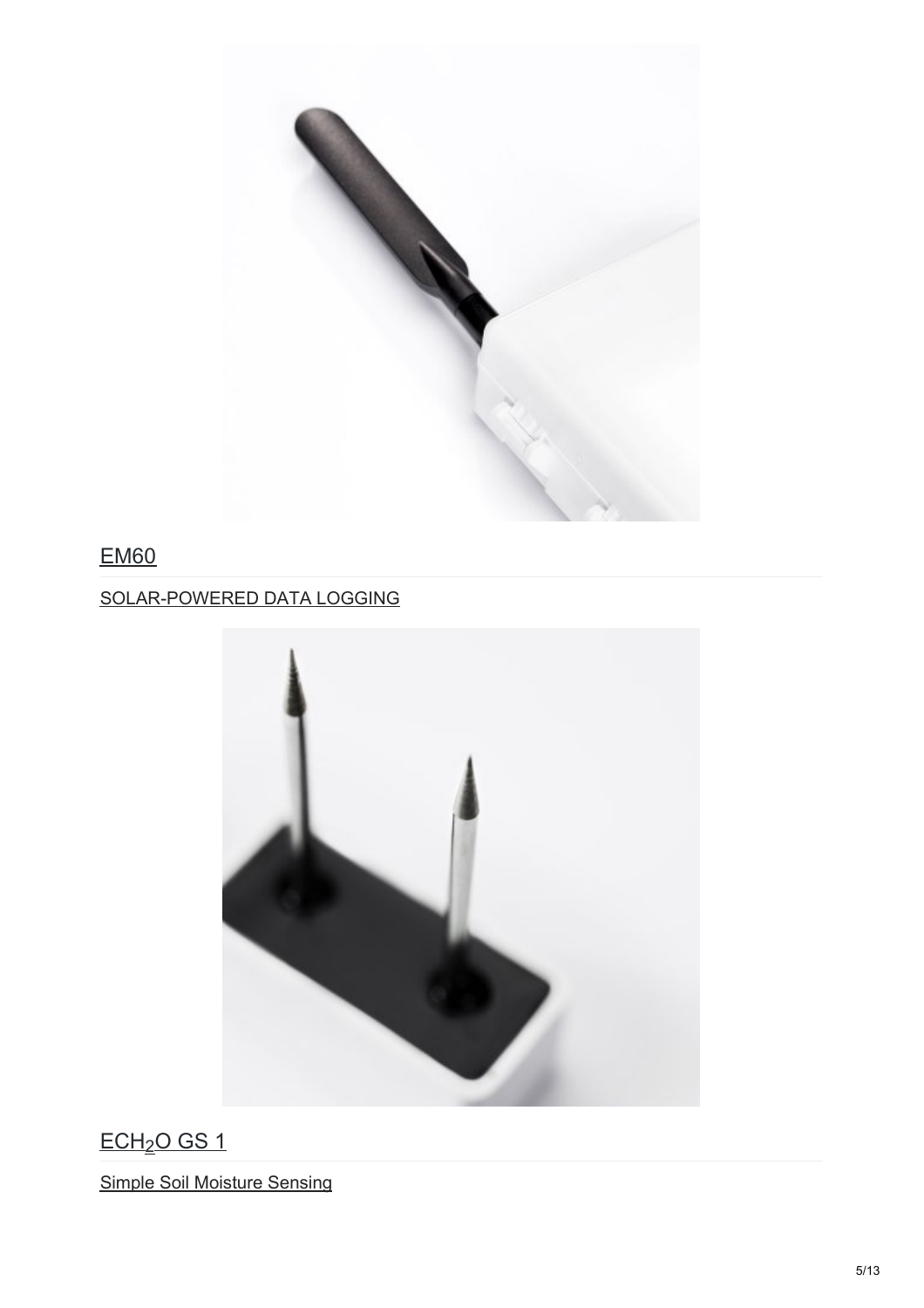

50 Foot Extension Cable



10 Foot Extension Cable

## Support

Have a question or problem? Our support team can help.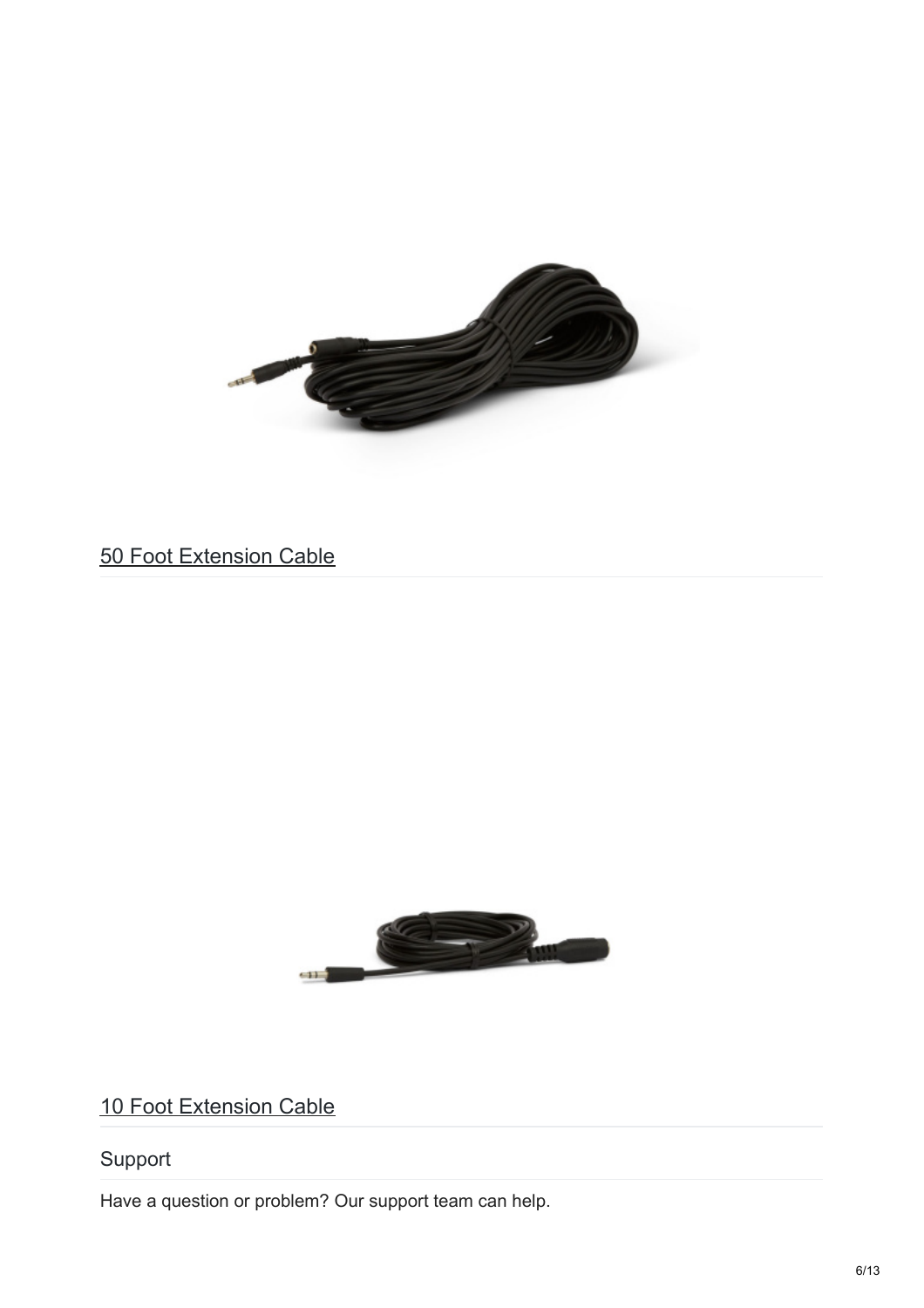We manufacture, test, calibrate, and repair every instrument in-house. Our scientists and technicians use the instruments every day in our product testing lab. No matter what your question is, we have someone who can help you answer it.

Email: support.environment@metergroup.com

Phone US: +1 509-332-5600 Phone Europe: +49 89 12 66 52 0

Downloads

[EM60/EM60G](http://library.metergroup.com/Manuals/20623_EM60_Manual_Web.pdf) User Manual PDF / 751.46 KB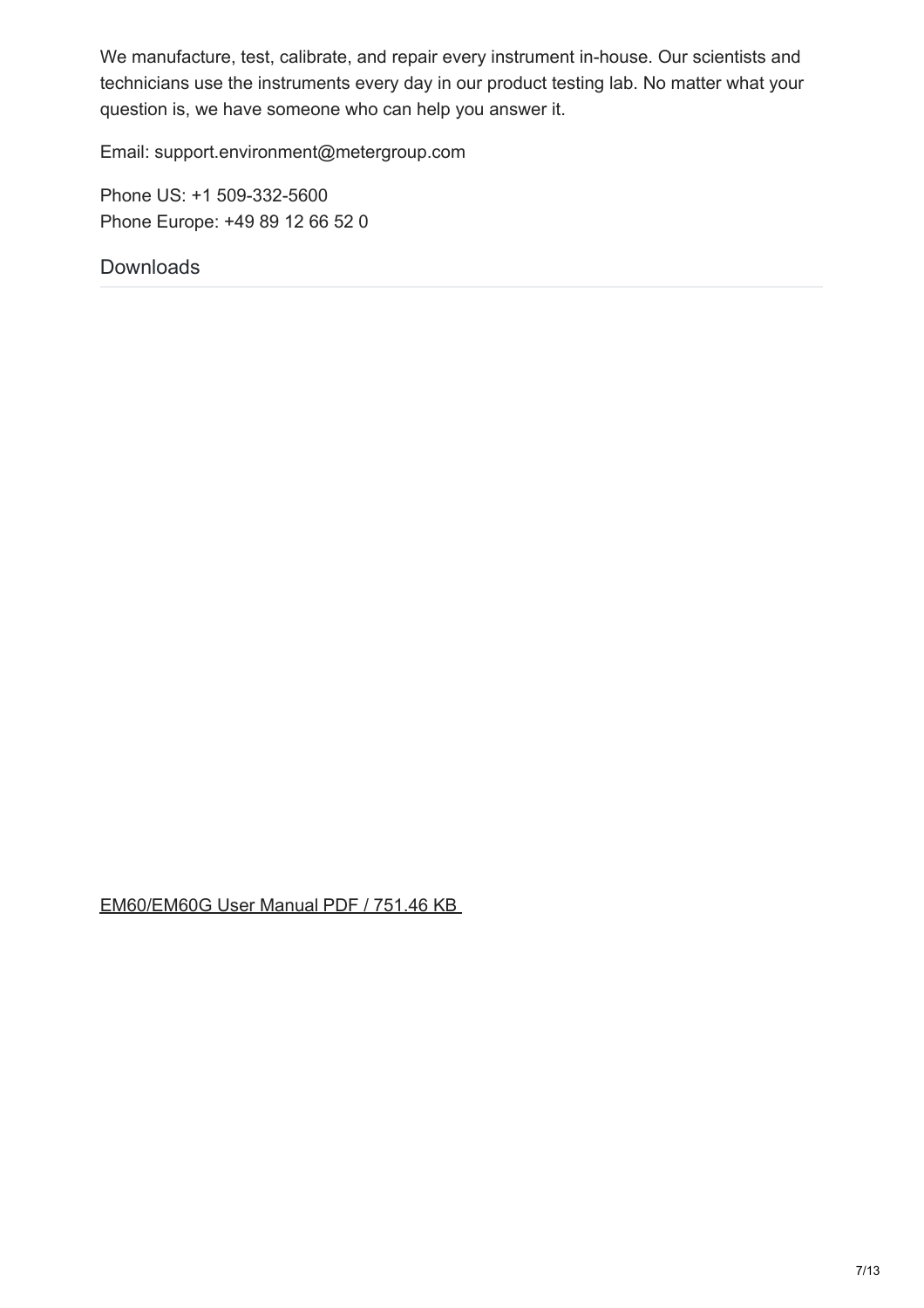EM60 + [EM60G](http://library.metergroup.com/Quick Start Guides/18210_EM60_Web.pdf) Quick Start PDF / 331.25 KB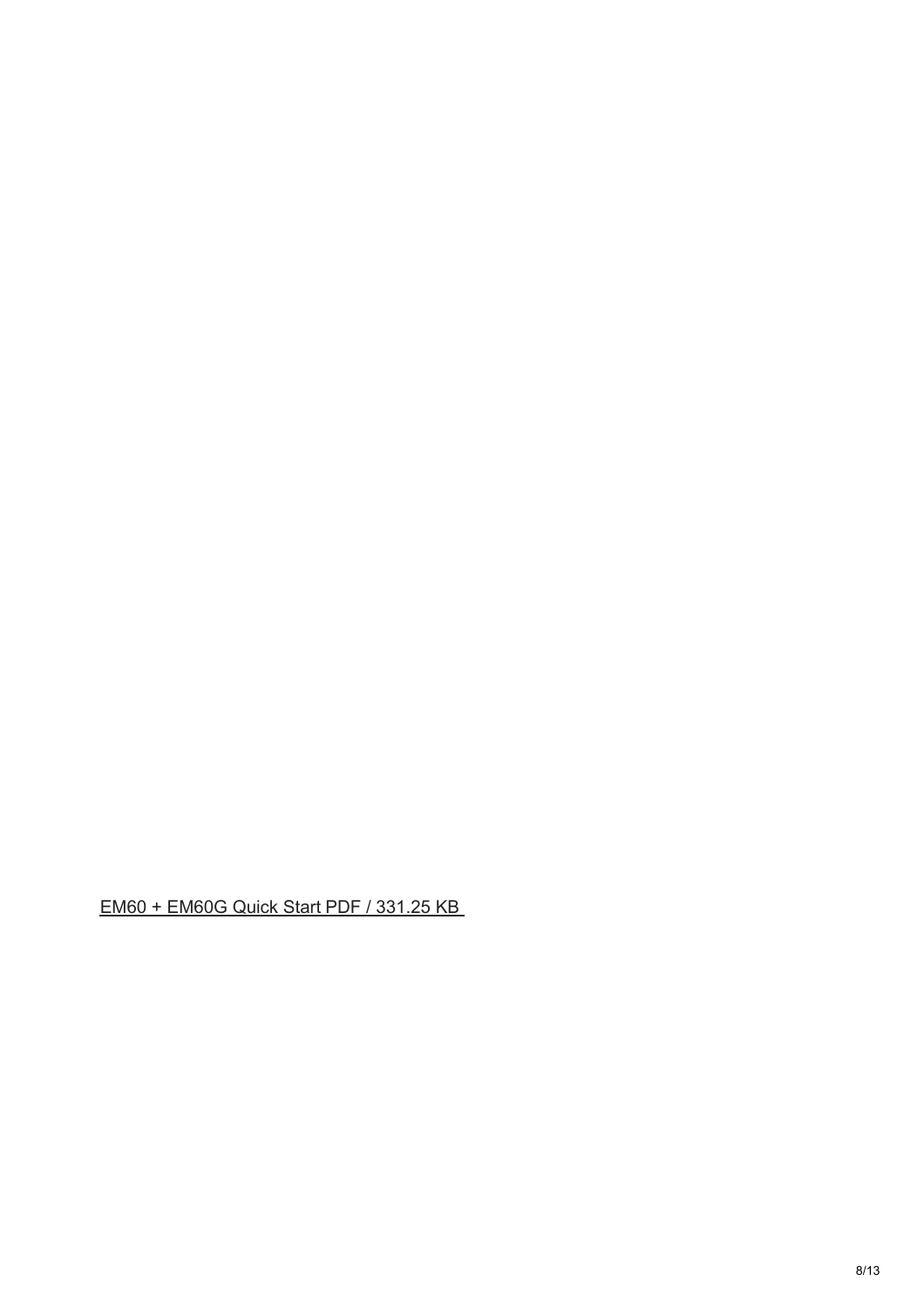<span id="page-8-0"></span>METER USB Driver [\(version](http://software.metergroup.com/Decagon_USB_Driver_Windows_6.7.exe) 6.7) EXE / 3.81 MB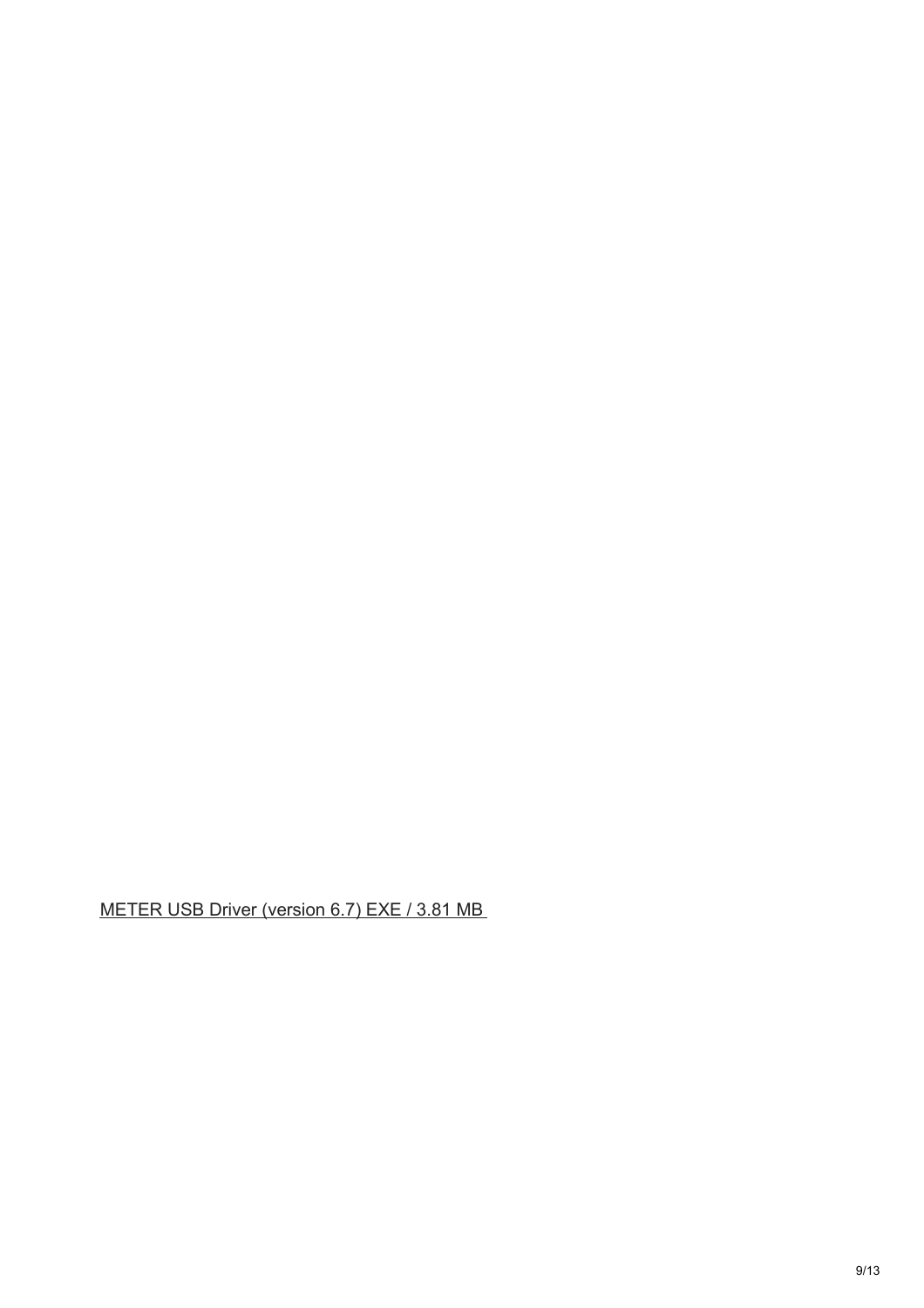[ZENTRA](http://software.metergroup.com/ZENTRAUtilityInstaller.exe) Utility Installer EXE / 24.44 MB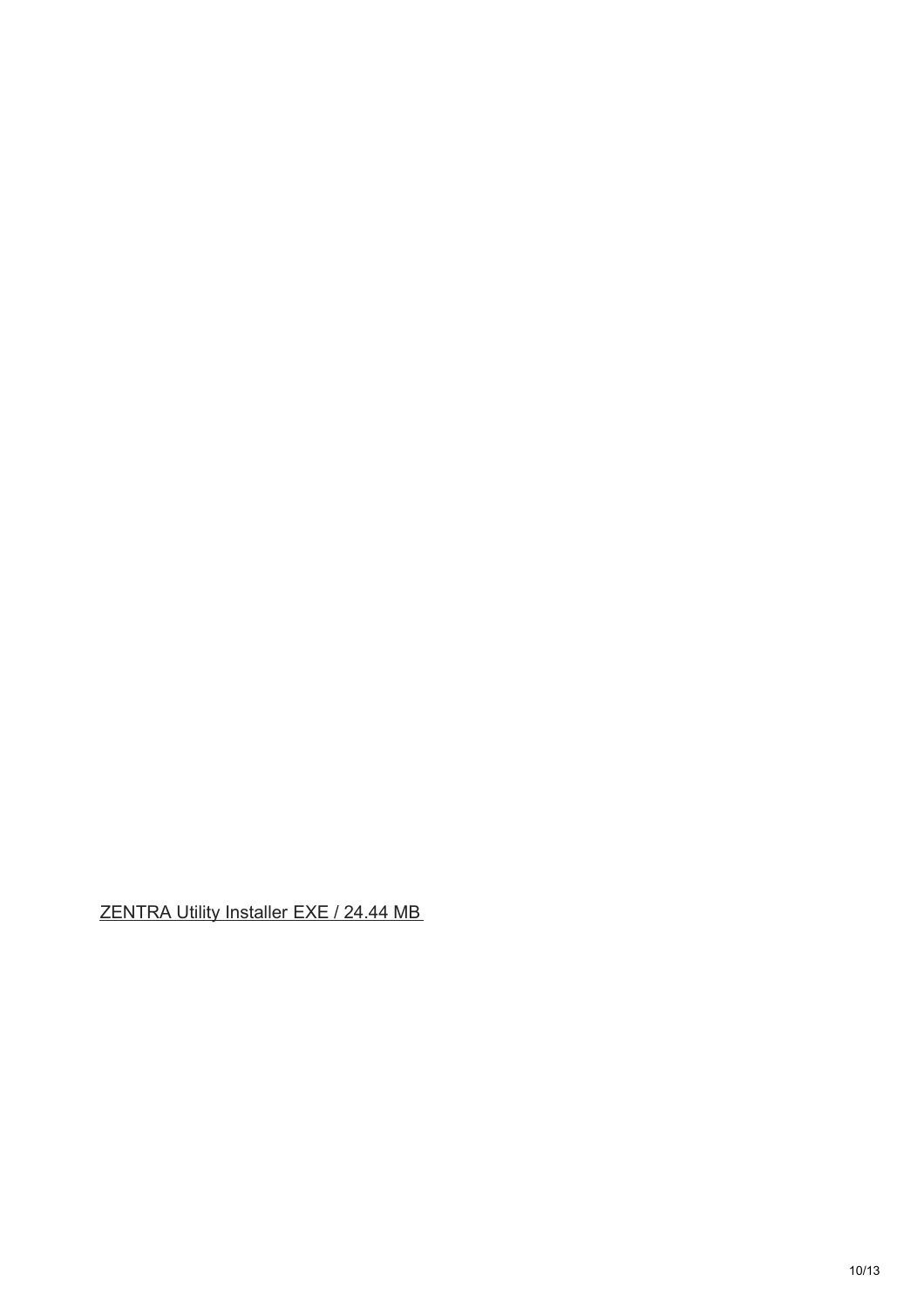Zentra Utility [Installer](http://software.metergroup.com/ZENTRAUtilityMac.pkg) for Mac PKG / 35.20 MB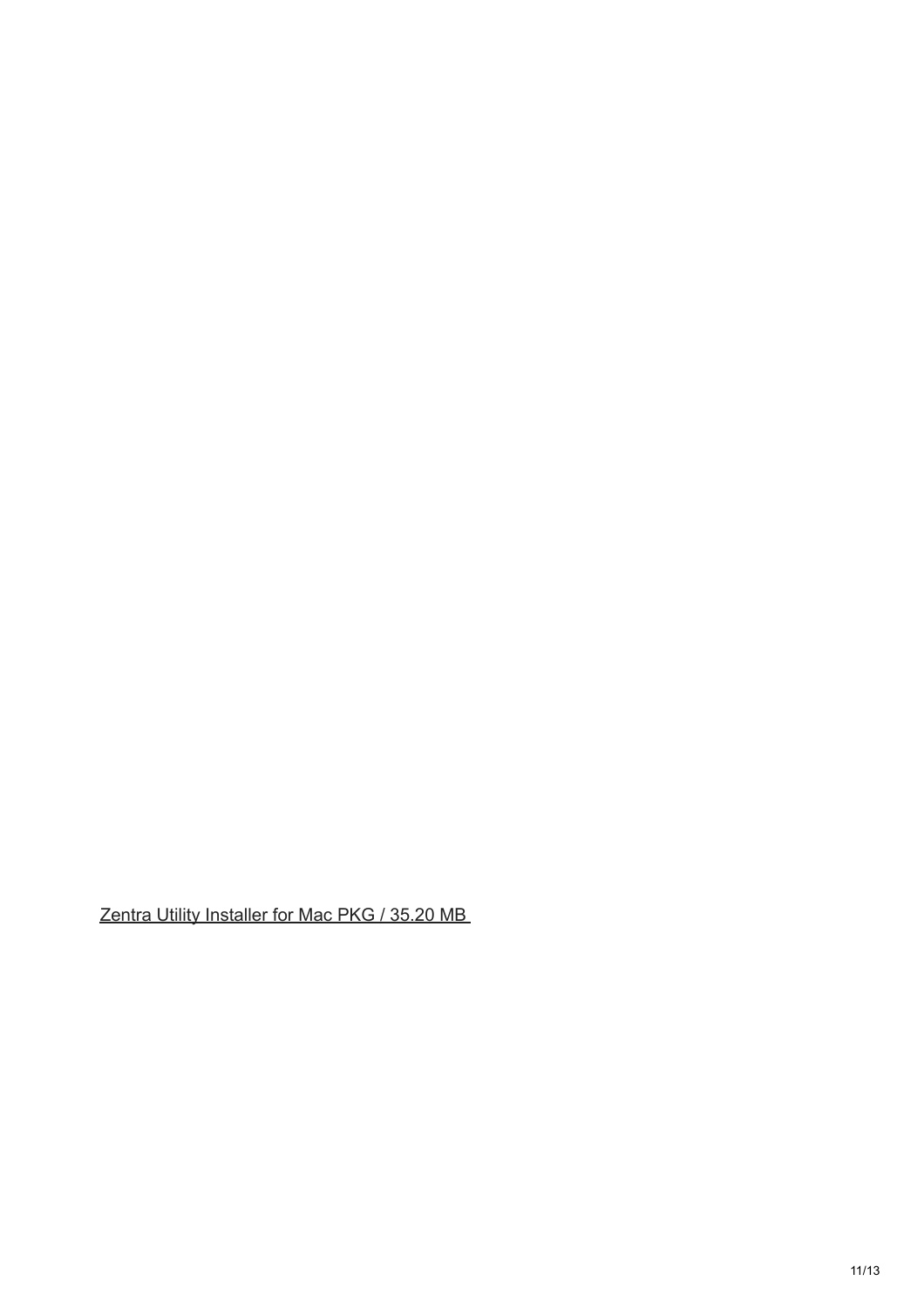#### Related Products



### $ECH<sub>2</sub>O$  [EC-5](https://www.metergroup.com/environment/products/ec-5-soil-moisture-sensor/)

The METER ECH<sub>2</sub>O EC-5 soil moisture sensor delivers research-grade accuracy at a price that makes large sensor networks economically practical.

[Learn](https://www.metergroup.com/environment/products/ec-5-soil-moisture-sensor/) more **Get [pricing](https://www.metergroup.com/request-a-quote/?prod=ECH%3Csub%3E2%3C%2Fsub%3EO EC-5)**